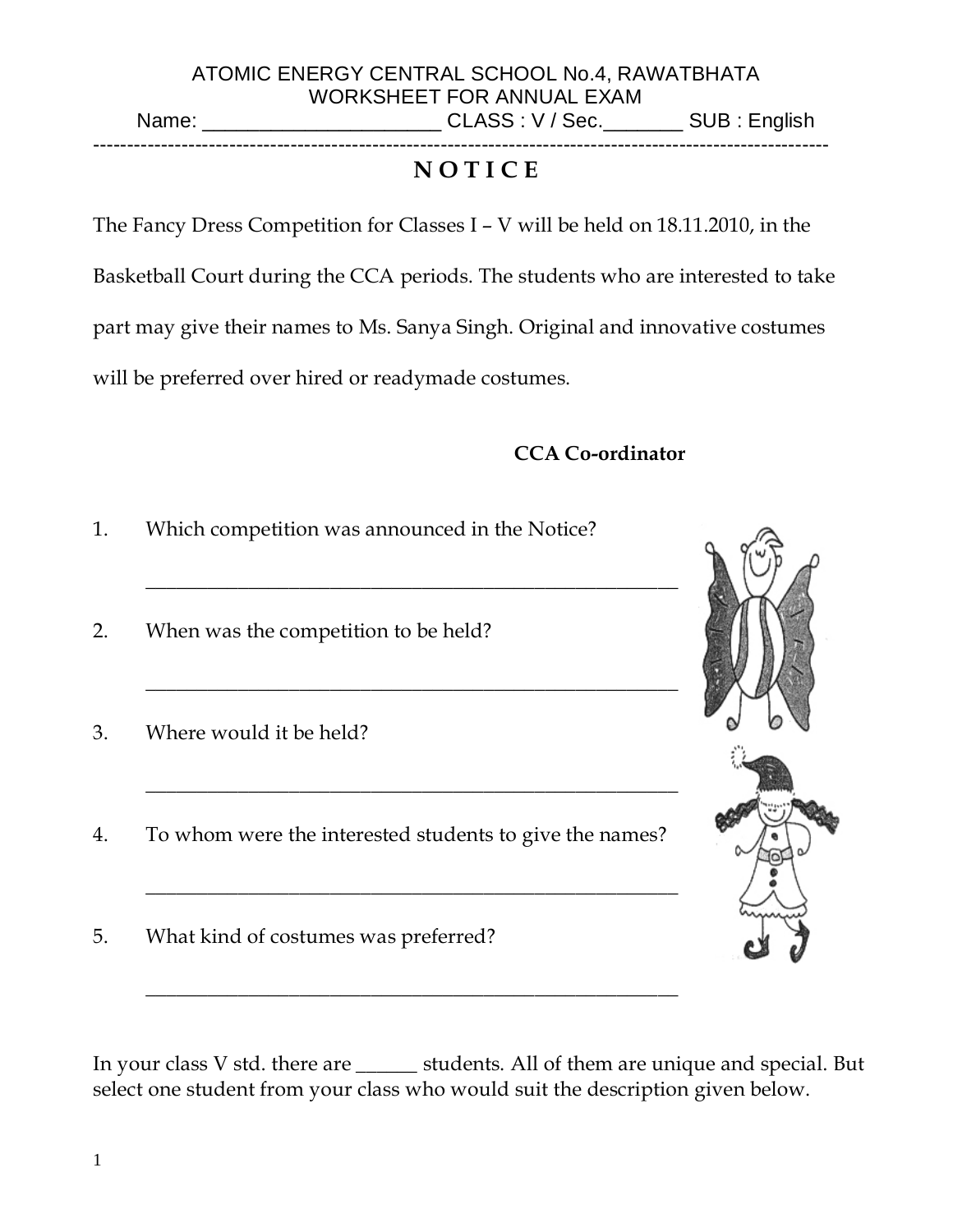| Who suits the description ??????? |  |  |  |
|-----------------------------------|--|--|--|
| bold                              |  |  |  |
| cheerful                          |  |  |  |
| friendly                          |  |  |  |
| helpful                           |  |  |  |
| generous                          |  |  |  |
| talkative                         |  |  |  |
| noisy                             |  |  |  |
| studious                          |  |  |  |
| naughty                           |  |  |  |
| good looking                      |  |  |  |
| Describe yourself                 |  |  |  |
|                                   |  |  |  |
|                                   |  |  |  |

Make pairs of words opposite in meaning using prefix : un-, im-, dis-

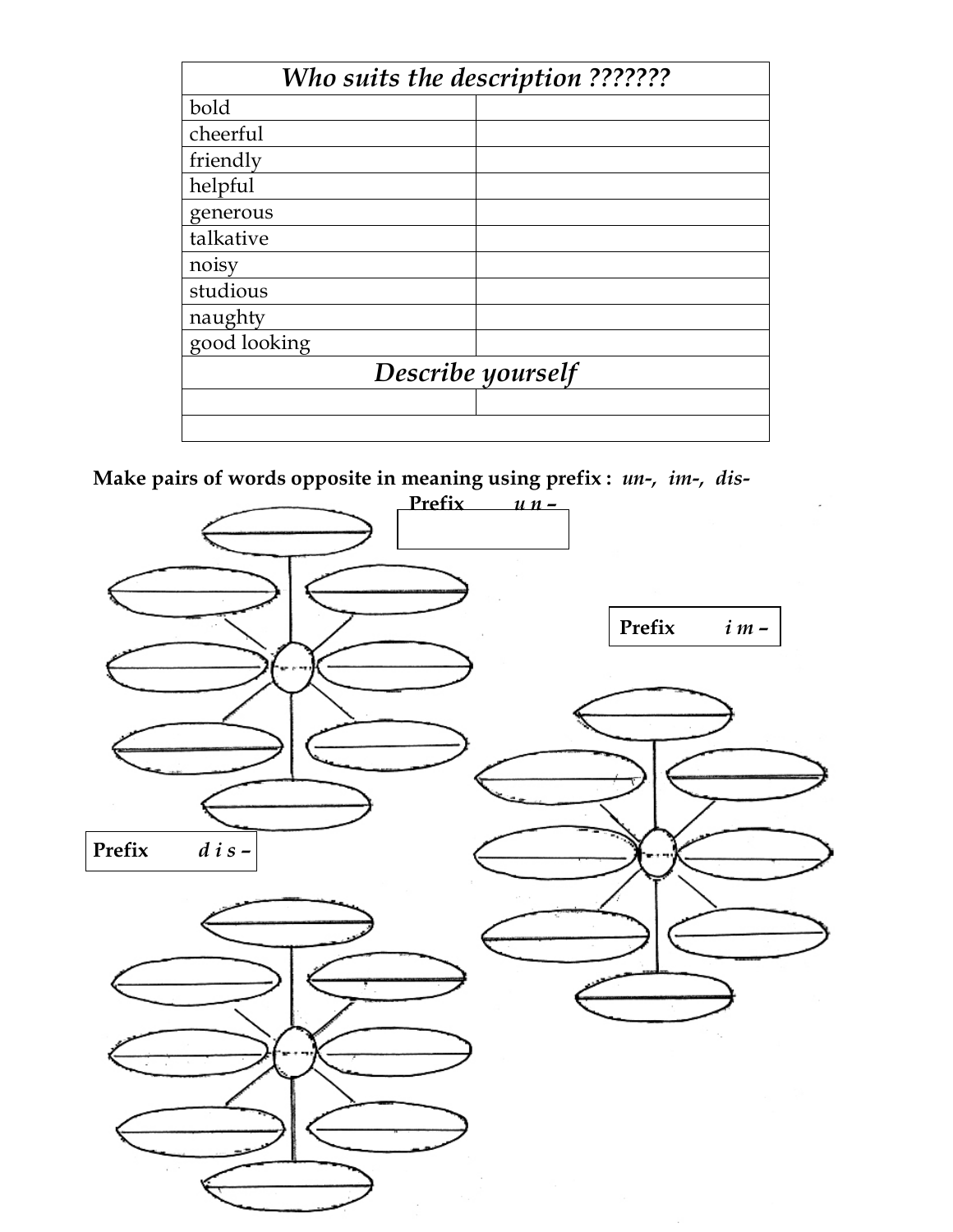The Talkative Barber had six brothers. Can you name them? Then describe them too.



#### Refer to your dictionary and match the words with their meanings :

 $\frac{1}{2}$  ,  $\frac{1}{2}$  ,  $\frac{1}{2}$  ,  $\frac{1}{2}$  ,  $\frac{1}{2}$  ,  $\frac{1}{2}$  ,  $\frac{1}{2}$  ,  $\frac{1}{2}$  ,  $\frac{1}{2}$  ,  $\frac{1}{2}$  ,  $\frac{1}{2}$  ,  $\frac{1}{2}$  ,  $\frac{1}{2}$  ,  $\frac{1}{2}$  ,  $\frac{1}{2}$  ,  $\frac{1}{2}$  ,  $\frac{1}{2}$  ,  $\frac{1}{2}$  ,  $\frac{1$ 

| 1. | quit      | tired out completely |   |  |
|----|-----------|----------------------|---|--|
| 2. | exhausted | without hope         |   |  |
| 3. | mercy     | leave [a place]      | ( |  |
| 4. | desperate | freely giving, kind  |   |  |
| 5. | generous  | pity or forgiveness  |   |  |

# Q. 1 Answer the following questions

1. Why did the teacher ask jane to 'please be plain'?

 $\frac{1}{2}$  ,  $\frac{1}{2}$  ,  $\frac{1}{2}$  ,  $\frac{1}{2}$  ,  $\frac{1}{2}$  ,  $\frac{1}{2}$  ,  $\frac{1}{2}$  ,  $\frac{1}{2}$  ,  $\frac{1}{2}$  ,  $\frac{1}{2}$  ,  $\frac{1}{2}$  ,  $\frac{1}{2}$  ,  $\frac{1}{2}$  ,  $\frac{1}{2}$  ,  $\frac{1}{2}$  ,  $\frac{1}{2}$  ,  $\frac{1}{2}$  ,  $\frac{1}{2}$  ,  $\frac{1$  $\overline{\phantom{a}}$  ,  $\overline{\phantom{a}}$  ,  $\overline{\phantom{a}}$  ,  $\overline{\phantom{a}}$  ,  $\overline{\phantom{a}}$  ,  $\overline{\phantom{a}}$  ,  $\overline{\phantom{a}}$  ,  $\overline{\phantom{a}}$  ,  $\overline{\phantom{a}}$  ,  $\overline{\phantom{a}}$  ,  $\overline{\phantom{a}}$  ,  $\overline{\phantom{a}}$  ,  $\overline{\phantom{a}}$  ,  $\overline{\phantom{a}}$  ,  $\overline{\phantom{a}}$  ,  $\overline{\phantom{a}}$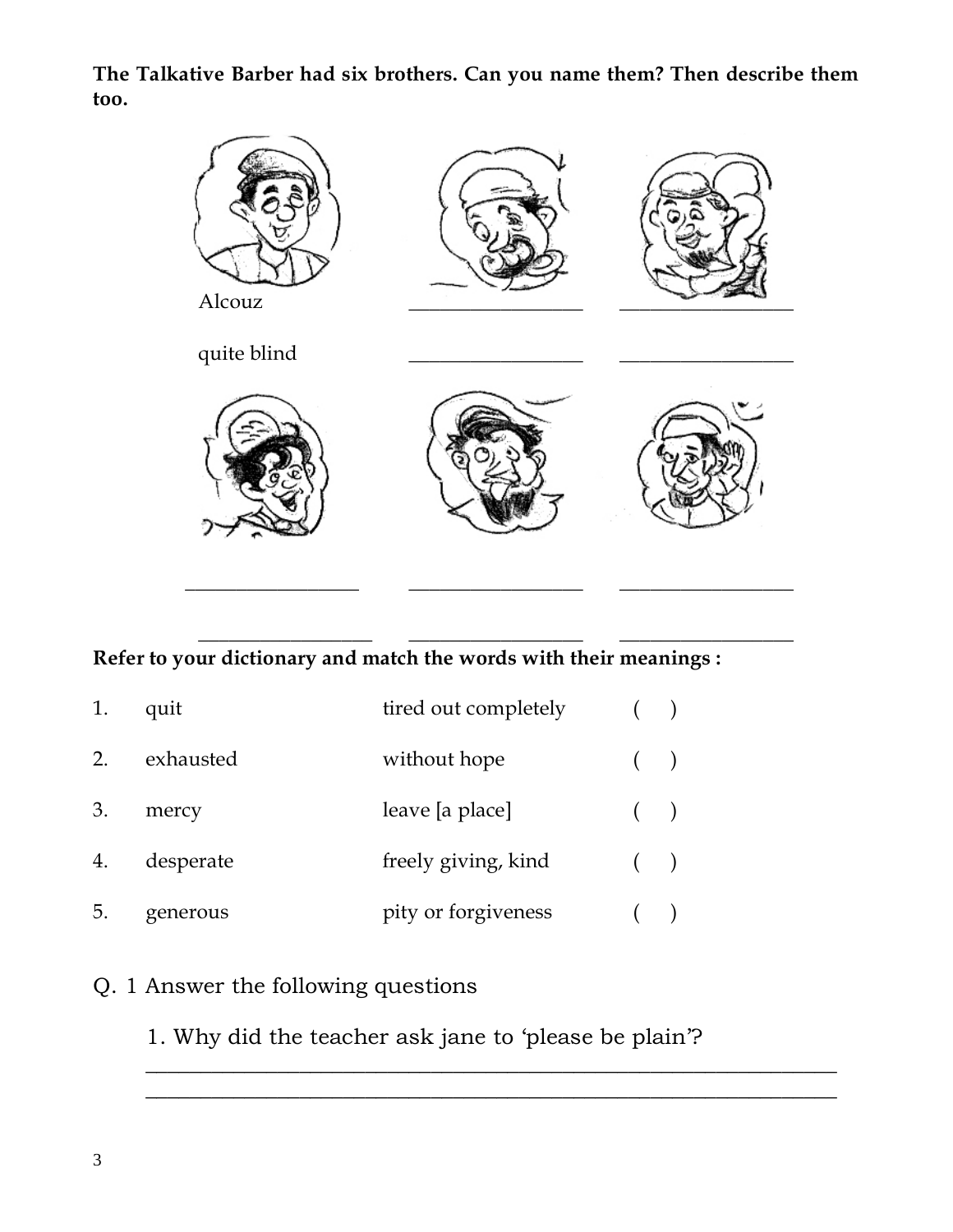2. describe jane's behavior during the class discussion.

3. Which city did the barbar live in ?

4. What reason was given by the barber for not leaving the sultan's house?

5. Why Topsy-turvy land is referred to as an Upside-Down land ?

6. How was the gulliver's dinner at the farmer's house?

7. What difficulties did Gulliver face when he reached the barren and rocky country?

8. Who is nobody's friend?

9. How did Hari realise his mistake?

10. What did Hari get for lunch for the picnic?

- 11. What all places are mentioned in the poem 'sing a song of people'?
- 12. What was the distance between New York and San Fransisco?
- 13. How did Passepartout help in removing the Red Indians from the train?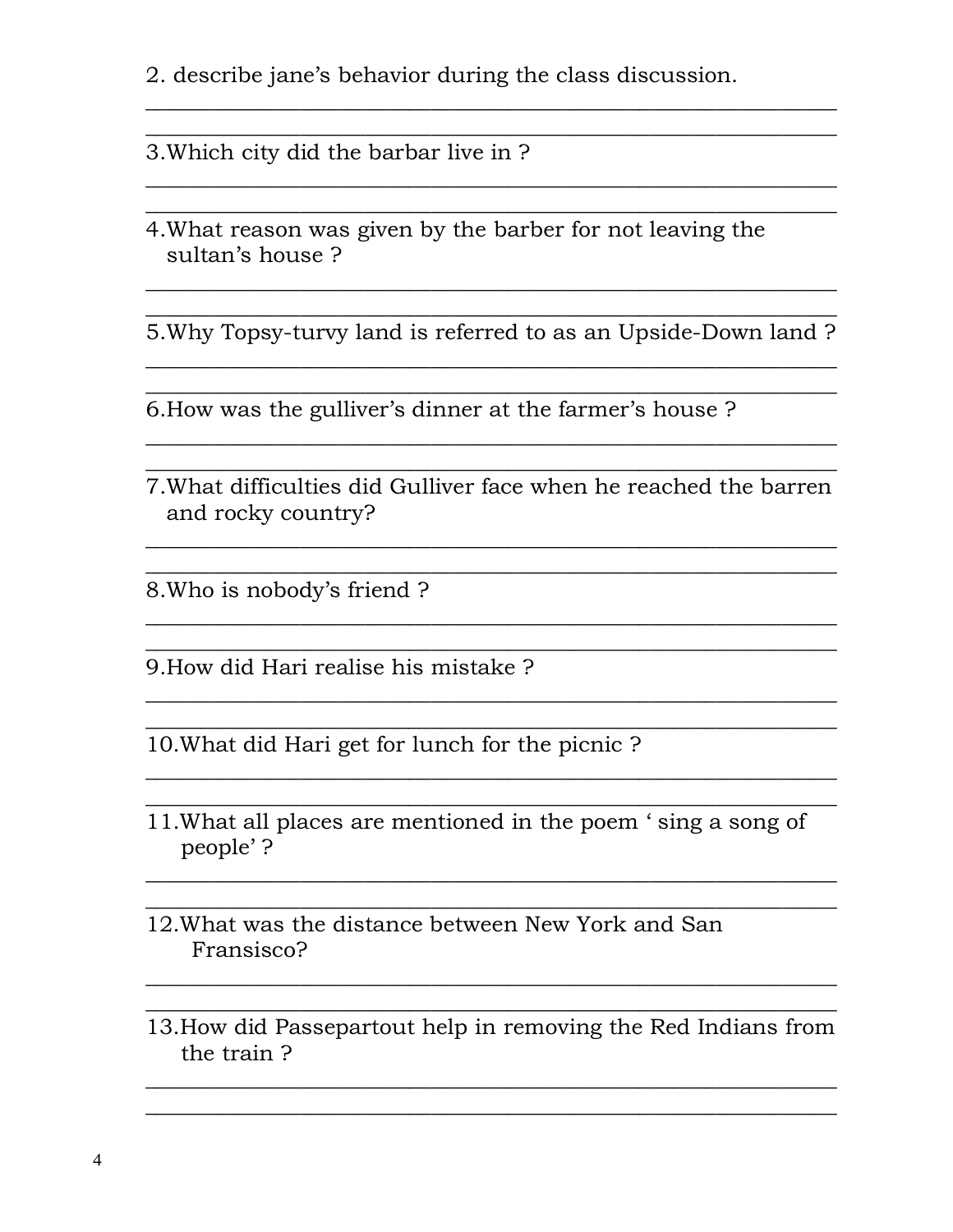14.How did the driver manage to pass the broken bridge ?

 $\overline{\phantom{a}}$  , and the contract of the contract of the contract of the contract of the contract of the contract of the contract of the contract of the contract of the contract of the contract of the contract of the contrac  $\overline{\phantom{a}}$  ,  $\overline{\phantom{a}}$  ,  $\overline{\phantom{a}}$  ,  $\overline{\phantom{a}}$  ,  $\overline{\phantom{a}}$  ,  $\overline{\phantom{a}}$  ,  $\overline{\phantom{a}}$  ,  $\overline{\phantom{a}}$  ,  $\overline{\phantom{a}}$  ,  $\overline{\phantom{a}}$  ,  $\overline{\phantom{a}}$  ,  $\overline{\phantom{a}}$  ,  $\overline{\phantom{a}}$  ,  $\overline{\phantom{a}}$  ,  $\overline{\phantom{a}}$  ,  $\overline{\phantom{a}}$ 

 $\frac{1}{2}$  ,  $\frac{1}{2}$  ,  $\frac{1}{2}$  ,  $\frac{1}{2}$  ,  $\frac{1}{2}$  ,  $\frac{1}{2}$  ,  $\frac{1}{2}$  ,  $\frac{1}{2}$  ,  $\frac{1}{2}$  ,  $\frac{1}{2}$  ,  $\frac{1}{2}$  ,  $\frac{1}{2}$  ,  $\frac{1}{2}$  ,  $\frac{1}{2}$  ,  $\frac{1}{2}$  ,  $\frac{1}{2}$  ,  $\frac{1}{2}$  ,  $\frac{1}{2}$  ,  $\frac{1$  $\overline{\phantom{a}}$  ,  $\overline{\phantom{a}}$  ,  $\overline{\phantom{a}}$  ,  $\overline{\phantom{a}}$  ,  $\overline{\phantom{a}}$  ,  $\overline{\phantom{a}}$  ,  $\overline{\phantom{a}}$  ,  $\overline{\phantom{a}}$  ,  $\overline{\phantom{a}}$  ,  $\overline{\phantom{a}}$  ,  $\overline{\phantom{a}}$  ,  $\overline{\phantom{a}}$  ,  $\overline{\phantom{a}}$  ,  $\overline{\phantom{a}}$  ,  $\overline{\phantom{a}}$  ,  $\overline{\phantom{a}}$ 

 $\frac{1}{2}$  ,  $\frac{1}{2}$  ,  $\frac{1}{2}$  ,  $\frac{1}{2}$  ,  $\frac{1}{2}$  ,  $\frac{1}{2}$  ,  $\frac{1}{2}$  ,  $\frac{1}{2}$  ,  $\frac{1}{2}$  ,  $\frac{1}{2}$  ,  $\frac{1}{2}$  ,  $\frac{1}{2}$  ,  $\frac{1}{2}$  ,  $\frac{1}{2}$  ,  $\frac{1}{2}$  ,  $\frac{1}{2}$  ,  $\frac{1}{2}$  ,  $\frac{1}{2}$  ,  $\frac{1$  $\overline{\phantom{a}}$  ,  $\overline{\phantom{a}}$  ,  $\overline{\phantom{a}}$  ,  $\overline{\phantom{a}}$  ,  $\overline{\phantom{a}}$  ,  $\overline{\phantom{a}}$  ,  $\overline{\phantom{a}}$  ,  $\overline{\phantom{a}}$  ,  $\overline{\phantom{a}}$  ,  $\overline{\phantom{a}}$  ,  $\overline{\phantom{a}}$  ,  $\overline{\phantom{a}}$  ,  $\overline{\phantom{a}}$  ,  $\overline{\phantom{a}}$  ,  $\overline{\phantom{a}}$  ,  $\overline{\phantom{a}}$ 

 $\frac{1}{2}$  ,  $\frac{1}{2}$  ,  $\frac{1}{2}$  ,  $\frac{1}{2}$  ,  $\frac{1}{2}$  ,  $\frac{1}{2}$  ,  $\frac{1}{2}$  ,  $\frac{1}{2}$  ,  $\frac{1}{2}$  ,  $\frac{1}{2}$  ,  $\frac{1}{2}$  ,  $\frac{1}{2}$  ,  $\frac{1}{2}$  ,  $\frac{1}{2}$  ,  $\frac{1}{2}$  ,  $\frac{1}{2}$  ,  $\frac{1}{2}$  ,  $\frac{1}{2}$  ,  $\frac{1$  $\overline{\phantom{a}}$  ,  $\overline{\phantom{a}}$  ,  $\overline{\phantom{a}}$  ,  $\overline{\phantom{a}}$  ,  $\overline{\phantom{a}}$  ,  $\overline{\phantom{a}}$  ,  $\overline{\phantom{a}}$  ,  $\overline{\phantom{a}}$  ,  $\overline{\phantom{a}}$  ,  $\overline{\phantom{a}}$  ,  $\overline{\phantom{a}}$  ,  $\overline{\phantom{a}}$  ,  $\overline{\phantom{a}}$  ,  $\overline{\phantom{a}}$  ,  $\overline{\phantom{a}}$  ,  $\overline{\phantom{a}}$ 

15.Why is Malu called brave ?

16.discribe the character of Malu Bhalu

17.Draw a character sketch of Sanatombi.

18.Why were Ningthou and leima loved by their Meeyam ?

 $\frac{1}{2}$  ,  $\frac{1}{2}$  ,  $\frac{1}{2}$  ,  $\frac{1}{2}$  ,  $\frac{1}{2}$  ,  $\frac{1}{2}$  ,  $\frac{1}{2}$  ,  $\frac{1}{2}$  ,  $\frac{1}{2}$  ,  $\frac{1}{2}$  ,  $\frac{1}{2}$  ,  $\frac{1}{2}$  ,  $\frac{1}{2}$  ,  $\frac{1}{2}$  ,  $\frac{1}{2}$  ,  $\frac{1}{2}$  ,  $\frac{1}{2}$  ,  $\frac{1}{2}$  ,  $\frac{1$  $\overline{\phantom{a}}$  ,  $\overline{\phantom{a}}$  ,  $\overline{\phantom{a}}$  ,  $\overline{\phantom{a}}$  ,  $\overline{\phantom{a}}$  ,  $\overline{\phantom{a}}$  ,  $\overline{\phantom{a}}$  ,  $\overline{\phantom{a}}$  ,  $\overline{\phantom{a}}$  ,  $\overline{\phantom{a}}$  ,  $\overline{\phantom{a}}$  ,  $\overline{\phantom{a}}$  ,  $\overline{\phantom{a}}$  ,  $\overline{\phantom{a}}$  ,  $\overline{\phantom{a}}$  ,  $\overline{\phantom{a}}$ 

 $\frac{1}{2}$  ,  $\frac{1}{2}$  ,  $\frac{1}{2}$  ,  $\frac{1}{2}$  ,  $\frac{1}{2}$  ,  $\frac{1}{2}$  ,  $\frac{1}{2}$  ,  $\frac{1}{2}$  ,  $\frac{1}{2}$  ,  $\frac{1}{2}$  ,  $\frac{1}{2}$  ,  $\frac{1}{2}$  ,  $\frac{1}{2}$  ,  $\frac{1}{2}$  ,  $\frac{1}{2}$  ,  $\frac{1}{2}$  ,  $\frac{1}{2}$  ,  $\frac{1}{2}$  ,  $\frac{1$  $\overline{\phantom{a}}$  ,  $\overline{\phantom{a}}$  ,  $\overline{\phantom{a}}$  ,  $\overline{\phantom{a}}$  ,  $\overline{\phantom{a}}$  ,  $\overline{\phantom{a}}$  ,  $\overline{\phantom{a}}$  ,  $\overline{\phantom{a}}$  ,  $\overline{\phantom{a}}$  ,  $\overline{\phantom{a}}$  ,  $\overline{\phantom{a}}$  ,  $\overline{\phantom{a}}$  ,  $\overline{\phantom{a}}$  ,  $\overline{\phantom{a}}$  ,  $\overline{\phantom{a}}$  ,  $\overline{\phantom{a}}$ 

 $\frac{1}{2}$  ,  $\frac{1}{2}$  ,  $\frac{1}{2}$  ,  $\frac{1}{2}$  ,  $\frac{1}{2}$  ,  $\frac{1}{2}$  ,  $\frac{1}{2}$  ,  $\frac{1}{2}$  ,  $\frac{1}{2}$  ,  $\frac{1}{2}$  ,  $\frac{1}{2}$  ,  $\frac{1}{2}$  ,  $\frac{1}{2}$  ,  $\frac{1}{2}$  ,  $\frac{1}{2}$  ,  $\frac{1}{2}$  ,  $\frac{1}{2}$  ,  $\frac{1}{2}$  ,  $\frac{1$  $\overline{\phantom{a}}$  ,  $\overline{\phantom{a}}$  ,  $\overline{\phantom{a}}$  ,  $\overline{\phantom{a}}$  ,  $\overline{\phantom{a}}$  ,  $\overline{\phantom{a}}$  ,  $\overline{\phantom{a}}$  ,  $\overline{\phantom{a}}$  ,  $\overline{\phantom{a}}$  ,  $\overline{\phantom{a}}$  ,  $\overline{\phantom{a}}$  ,  $\overline{\phantom{a}}$  ,  $\overline{\phantom{a}}$  ,  $\overline{\phantom{a}}$  ,  $\overline{\phantom{a}}$  ,  $\overline{\phantom{a}}$ 

19.Write the names Ningthou's children.

20.How did Ningthou want to select the future king?

#### I. Choose the correct answer among these:-

( life, lives, live)

- 1. Three \_\_\_\_\_\_\_\_\_ were lost in the fire.
- 2. Do you like to \_\_\_\_\_\_\_\_\_ in the North?
- 3. Did you watch the \_\_\_\_\_\_\_\_\_\_ cricket match?
- 4. Where do you \_\_\_\_\_\_\_\_\_\_?
- 5. Peter still \_\_\_\_\_\_\_\_\_\_\_\_\_\_ with his parents.
- 6. Have you ever seen a real \_\_\_\_\_\_\_\_\_\_ scorpion?
- 7. My father's words have lived with me all my \_\_\_\_\_.
- 8. Who \_\_\_\_\_\_\_\_\_ in near Seema's house?
- 9. My great-grandfather lost his \_\_\_\_\_\_\_\_\_ in World War II.
- 10. I \_\_\_\_\_\_\_\_\_\_\_\_\_ with my aunt.

5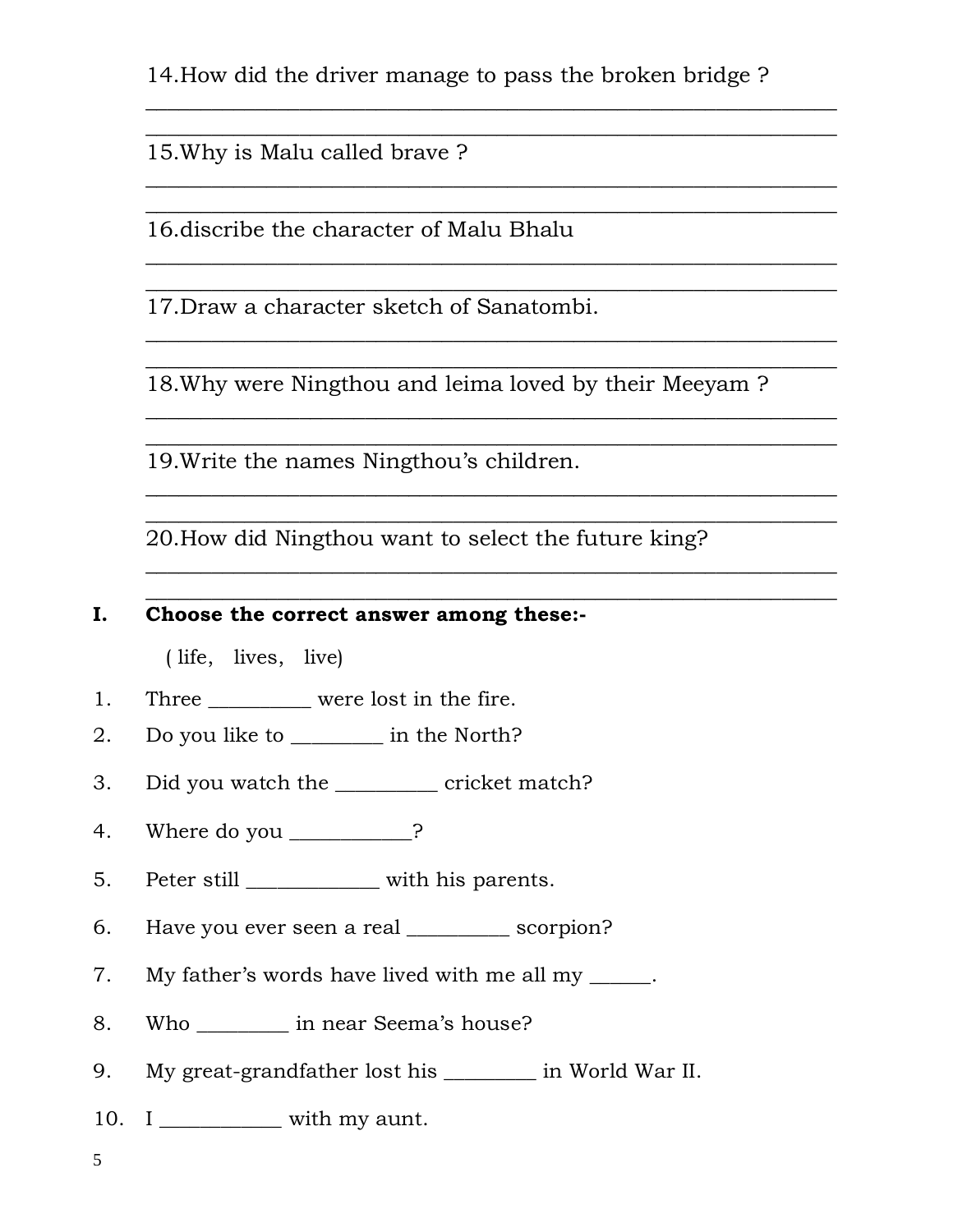- II. Write some words which rhyme with these words:-
- 1. street …………………… …………………….. 2. treasure …………………… …………………….. 3. land …………………… …………………….. 4. pay …………………… …………………….. 5. boat …………………… …………………….. 6. sand …………………… ……………………..

III. Choose the correct answer among these:-

[ listen/hear ]

- 1. Hey John! Can you \_\_\_\_\_\_\_\_\_\_\_\_\_\_\_\_ me?
- 2.  $\frac{1}{\sqrt{2}}$  ,I like to have a word with you.
- 3. Do you like to \_\_\_\_\_\_\_\_\_\_\_\_\_\_ to the music?
- 4. The children to the teacher carefully.
- 5. Can't you \_\_\_\_\_\_\_\_\_\_\_\_\_\_\_\_ the baby crying?
- 6. Can you speak a little louder? I can't \_\_\_\_\_\_\_\_\_ you.

#### **IV. Add the correct prefix to the words given in the bracket and complete the following :-**









- 1. Jack \_\_\_\_\_\_\_\_\_\_\_\_ the gifts. (wrapped)
- 2. Asha had to \_\_\_\_\_\_\_\_\_\_\_her Home-work.(write)
- 3. The man \_\_\_\_\_\_\_\_\_\_\_\_\_\_\_ the truck. (loaded)
- 4. Ashok \_\_\_\_\_\_\_\_\_\_\_\_\_\_ his books. (arranged)
- 5. We should not drink \_\_\_\_\_\_\_\_\_\_\_\_\_\_\_\_\_\_\_\_\_\_\_ water. (pure)
- 6. Ram\_\_\_\_\_\_\_\_\_\_\_\_\_\_\_\_\_\_\_\_ eating fruits. (likes)
- 7. Teachers are \_\_\_\_\_\_\_\_\_\_\_\_\_\_\_\_ to students. (partial)
- 8. Arun's mother was \_\_\_\_\_\_\_\_\_\_\_\_\_\_\_\_\_\_\_\_\_ with his work. (satisfied)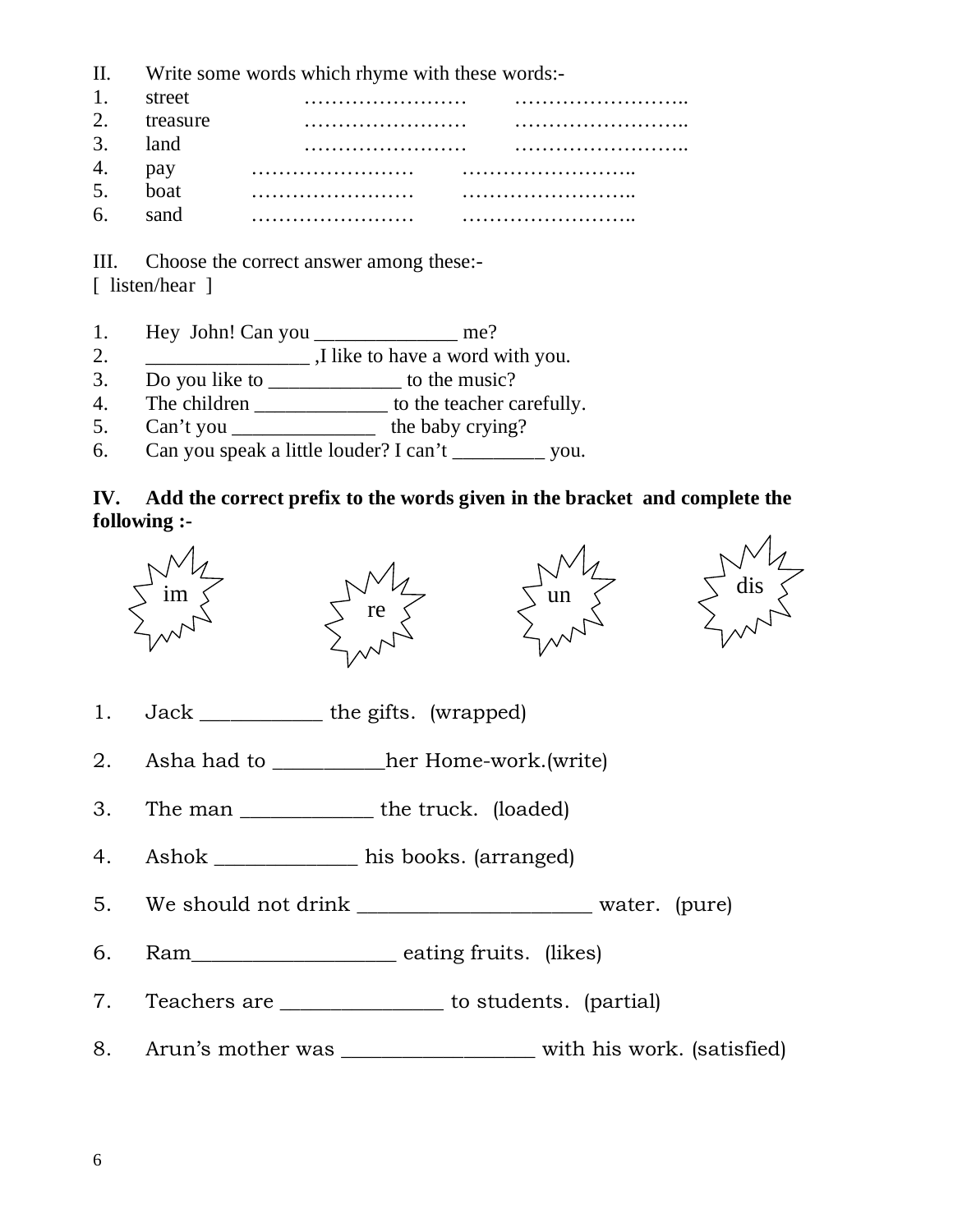### I. Write the correct degree of comparison in the blank :

- 1. This food is \_\_\_\_\_\_\_\_\_\_\_\_\_\_\_\_\_\_\_ more delicious
- 2. The black bear is  $\frac{1}{2}$  fat among all the other bears.  $\left| \right|$  fatter
- 3. Jane is  $\frac{1}{\sqrt{1-\frac{1}{\sqrt{1-\frac{1}{\sqrt{1-\frac{1}{\sqrt{1-\frac{1}{\sqrt{1-\frac{1}{\sqrt{1-\frac{1}{\sqrt{1-\frac{1}{\sqrt{1-\frac{1}{\sqrt{1-\frac{1}{\sqrt{1-\frac{1}{\sqrt{1-\frac{1}{\sqrt{1-\frac{1}{\sqrt{1-\frac{1}{\sqrt{1-\frac{1}{\sqrt{1-\frac{1}{\sqrt{1-\frac{1}{\sqrt{1-\frac{1}{\sqrt{1-\frac{1}{\sqrt{1-\frac{1}{\sqrt{1-\frac{1}{\sqrt{1-\frac{1}{\sqrt{1-\frac{1}{\sqrt{1-\frac$
- 4. Rover is \_\_\_\_\_\_\_\_\_\_\_\_\_\_\_\_\_ of small Mr. Lee's four dogs. smaller
- 5. The coconut tree is \_\_\_\_\_\_\_\_\_\_\_\_\_\_\_\_\_\_\_ tall than the oil palm.
- 6. The princess is very pretty

delicious

the most delicious

the fattest

friendlier

friendliest

the smallest

tallest

\_\_\_\_\_\_\_\_\_\_\_\_\_\_\_\_\_\_\_\_\_\_\_ prettier

prettiest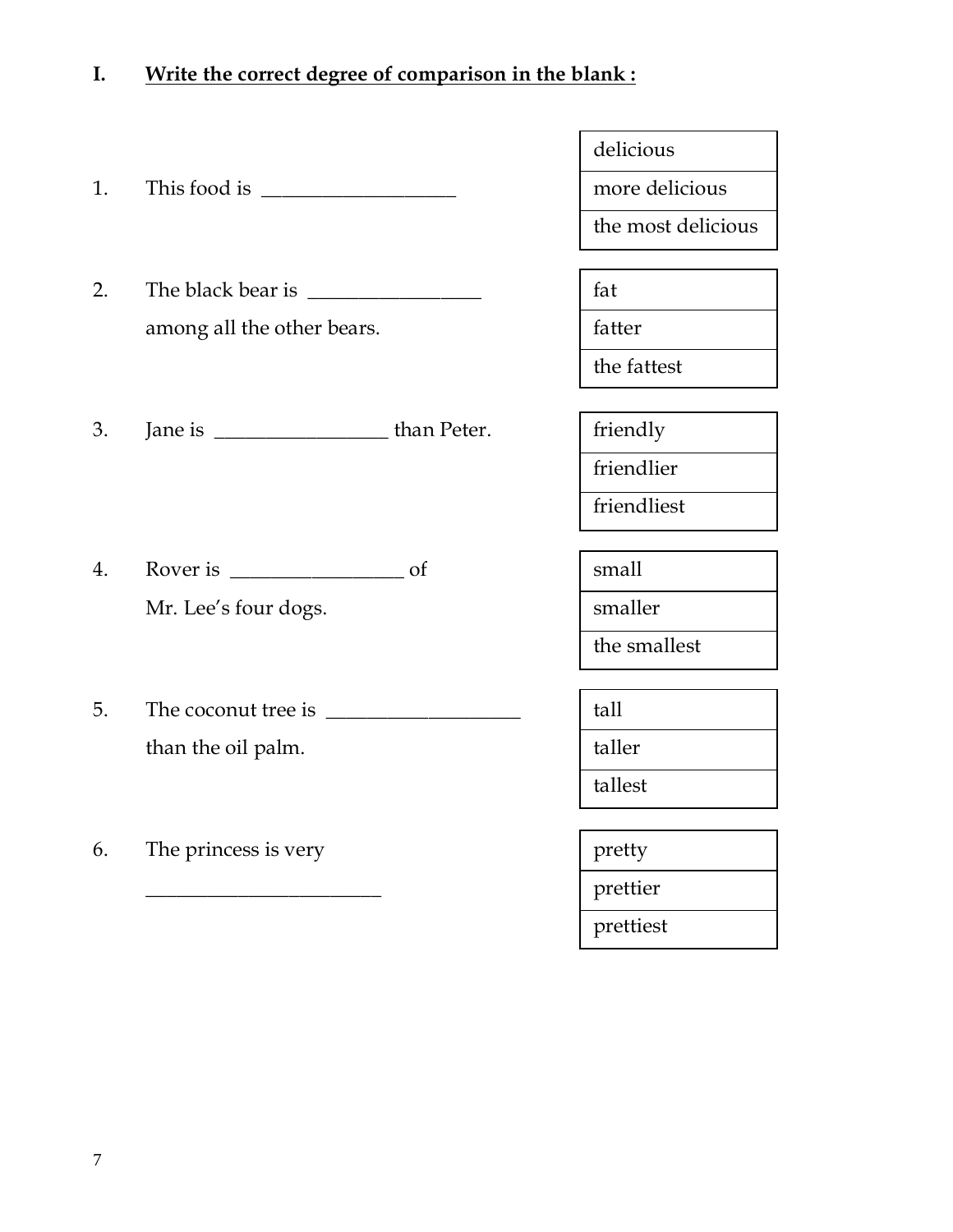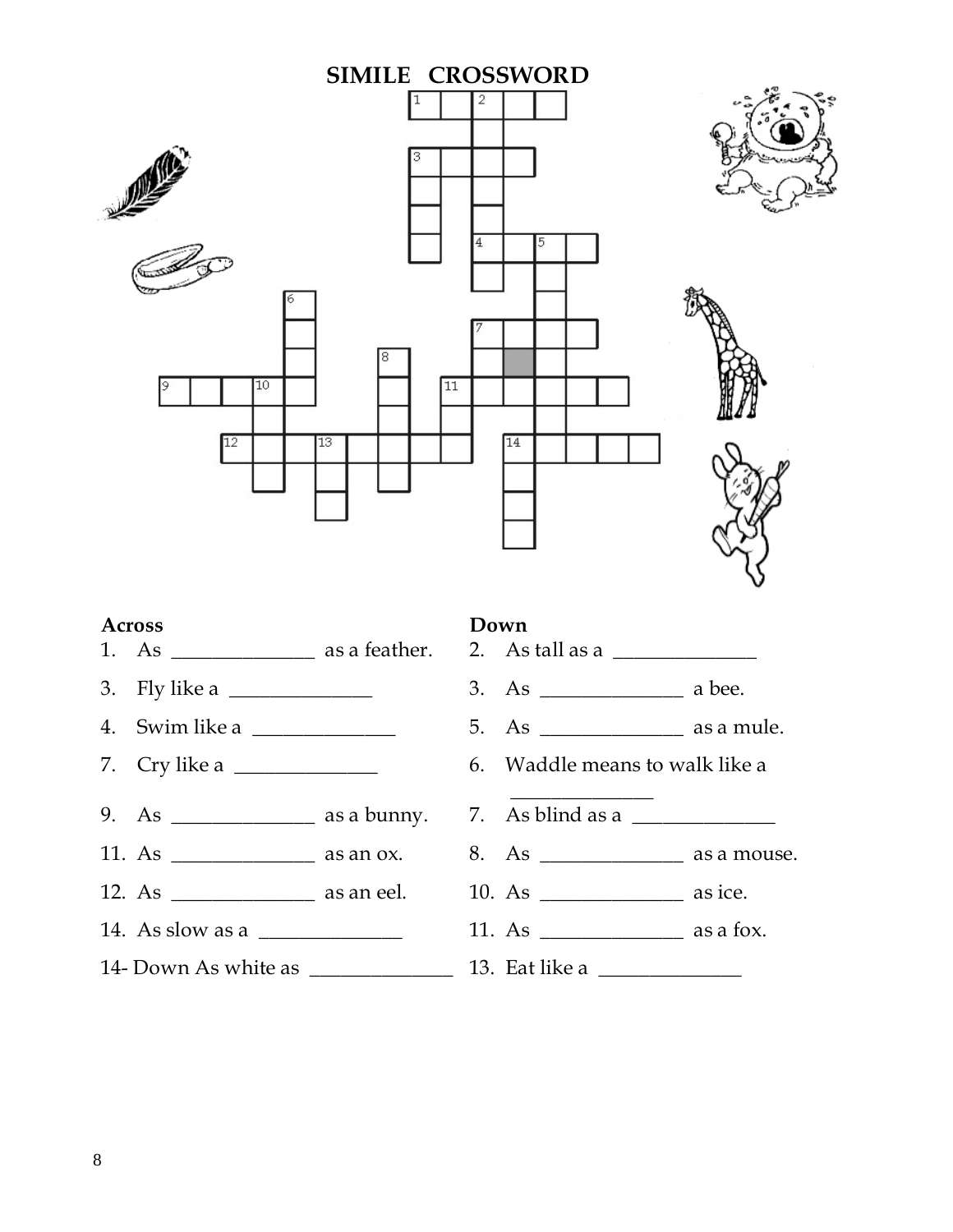I. Choose the correct word and add the suffix eless to the word and complete the paragraph.

help, fear, care, breath, hope

Jack was a \_\_\_\_\_\_\_\_\_\_\_\_\_\_\_\_\_\_\_\_\_\_\_\_\_\_ boy. He went in search of his dog in to the forest. He was \_\_\_\_\_\_\_\_\_\_\_\_\_\_\_\_\_\_\_\_\_\_\_\_\_\_, so tripped over a stone and got hurt. He felt \_\_\_\_\_\_\_\_\_\_\_\_\_\_\_\_\_\_\_\_\_\_\_\_\_\_ as his wound started bleeding. He lost hope of finding his dog and felt \_\_\_\_\_\_\_\_\_\_\_\_\_. He then called out for his dog loudly. It suddenly came running towards him and it was \_\_\_\_\_\_\_\_\_\_\_\_\_\_\_\_\_\_\_\_\_\_\_\_\_\_\_\_\_\_ by them.

II. Write ten words with suffix \_\_\_\_\_\_\_ less.

| 1.                                                    | 2. $\qquad \qquad$                                                                                                                                                            |
|-------------------------------------------------------|-------------------------------------------------------------------------------------------------------------------------------------------------------------------------------|
| 3.                                                    |                                                                                                                                                                               |
| 5.                                                    | $\overbrace{\hspace{2.5cm}}$ 6. $\overbrace{\hspace{2.5cm}}$ 6. $\overbrace{\hspace{2.5cm}}$                                                                                  |
| 7.                                                    | $\overbrace{\hspace{2.5cm}}^{\text{2}}$ and $\overbrace{\hspace{2.5cm}}^{\text{2}}$ and $\overbrace{\hspace{2.5cm}}^{\text{2}}$ and $\overbrace{\hspace{2.5cm}}^{\text{2}}$ . |
| <u> 1989 - Johann John Stone, mars et al. (</u><br>9. | $10.$ $\qquad \qquad$                                                                                                                                                         |

#### I. Fill in the blanks with articles :  $a$ ,  $an$ , the

bee was drinking water on \_\_\_\_\_\_\_\_\_ bank of \_\_\_\_\_\_\_\_ river. It fell into \_\_\_\_\_\_\_\_ water. It was almost drowned. \_\_\_\_\_\_\_\_ dove that was watching all this, plucked \_\_\_\_\_\_\_\_ leaf and threw it near \_\_\_\_\_\_\_\_ tree \_\_\_\_\_\_\_ bee climbed on **Example 2** leaf and flew out. It thanked \_\_\_\_\_\_\_\_ dove for saving its life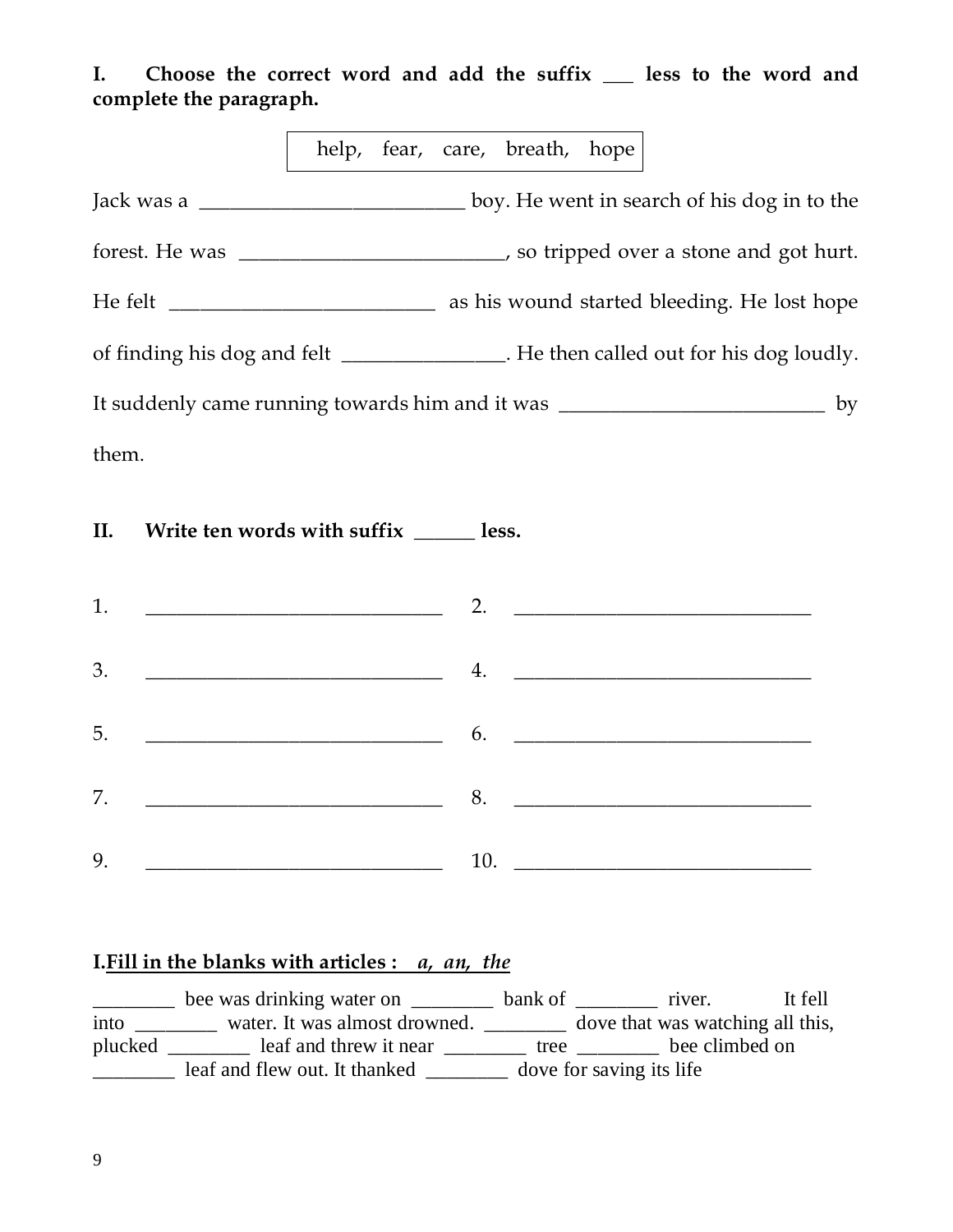# III. List some of your:

| good habits | bad habits |
|-------------|------------|
|             |            |
|             |            |
|             |            |
|             |            |
|             |            |
|             |            |
|             |            |
|             |            |

# IV. Make words ending with –less and –ly :

| light          |  |
|----------------|--|
| home           |  |
| pain           |  |
| angry          |  |
| meaning        |  |
| ${\rm bright}$ |  |

## **I. Match the following :**

| 1.               | A crowd of    | a]             | islands |
|------------------|---------------|----------------|---------|
| 2.               | A litter of   | $b$ ]          | stars   |
| 3.               | A fleet of    | $c$ ]          | stairs  |
| $\overline{4}$ . | A bunch of    | d <sub>1</sub> | ships   |
| 5.               | A chain of    | $e$ ]          | puppies |
| 6.               | A galaxies of | f1             | dancers |
| 7.               | A troupe of   | g]             | keys    |
| 8.               | A Flights of  | hl             | people  |